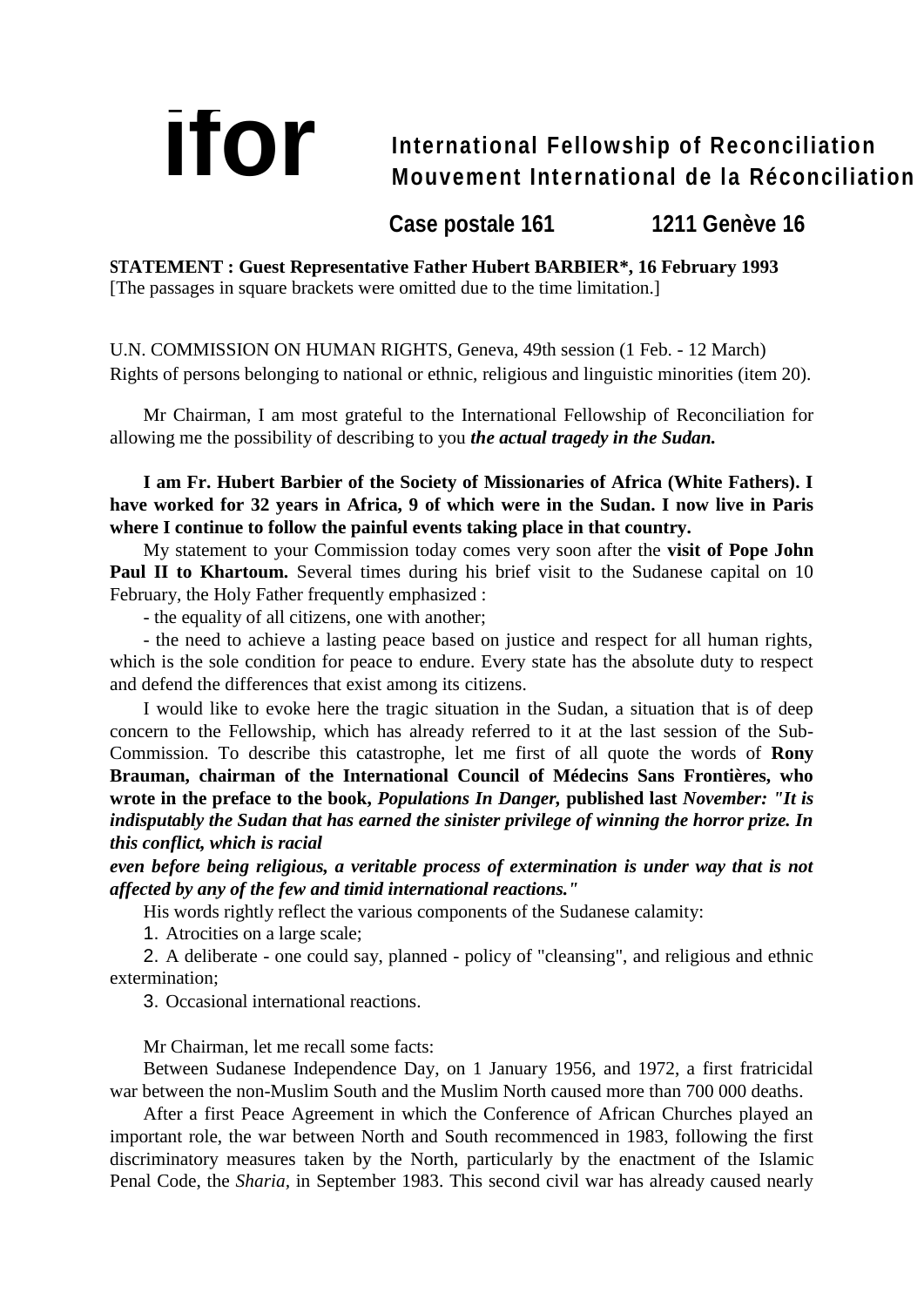600 000 deaths, mostly among the southern Sudanese population.

**In June 1984, the rejection of a Constitution based on the** *Sharia* **by two-thirds of the National Assembly - and, subsequently, the Revolution of April 1985 - brought about a pause in the civil war. Negociations continued in order to put an end to it, on the basis of a "freezing" of the** *Sharia.* **However, on 30 June 1989, just prior to the first official meeting due to take place on 4 July, a military coup d'état overthrew the democratically elected government.**

El-Bechir that took power following this coup d'état very soon proved to be inspired by an ideology of Islamic fundamentalism, which ruined any hope of ending the conflict. [With its succession of massacres, repression, displaced people and famine, it was henceforth considerably reinforced. The Khartoum Government appealed to Iran, another fundamentalist country, and received large quantities of arms and ammuniton which Iast year allowed the North to regain control of a large part of the land conquered by the insurrectionary southern force (the SPLA).]

**Within the framework of its traditional** *jihad,* **the ruling junta dispatched heavily armed militias to the Nuba Mountains, a region previously untouched by the war.**

**The Nubas, who are of African origin, were massacred in their thousands; many women were raped and taken into slavery**

**together with their children. The land thus "liberated" by ethnic-religious cleansing was immediately occupied by Islamized Arab tribes from the North. Today, throughout the South, in spite of protests by numerous states and the international community, the repression has intensified.**

However there is no lack of documents, duly accepted and signed by the Sudan, that denounce such acts :

1) The Permanent Constitution of the Sudan, enacted on 8 May 1973 states in article 14 :

*"The Sudanese Society is established on the principles of freedom, equality and justice."* And article 16b states

*"Christinanity is... professed by a large number of its citizens... and the State shall endeavour to express its values."*

2) The Universal Declaration of Human Rights was accepted by the Sudan on its entry into the United Nations. On 21 March 1977, it

ratified the International Convention on the Elimination of all Forms of Racial Discrimination; and on 18 March 1986, the International Covenants on Human Rights, which reiterate the *"religious freedom of all human beings."*

3) Moreover, the Universal Islamic Declaration of Human Rights recognizes (the original Arabic text makes use of the word *"sharia"* for "law"): apart from the right to life, liberty, equality and justice; the right to a fair trial, to

to freedom of movement and residence; that any discrimination is forbidden. This Declaration was officially proclaimed on 19 September 1981 in Paris (UNESCO) and in principle should not be infringed by any Islamic Government.

4) On 3 September 1982, the Sudan signed the African Charter of Human and Peoples' Rights, and ratified it on 18 February 1986. How it is possible then, that the following articles of that Charter are not being enforced :

Article 7 : right to a fair hearing and a fair trial in proper courts;

Article 8 : freedom of worship;

Article 9 : freedom of expression;

Article 11 : right of assembly;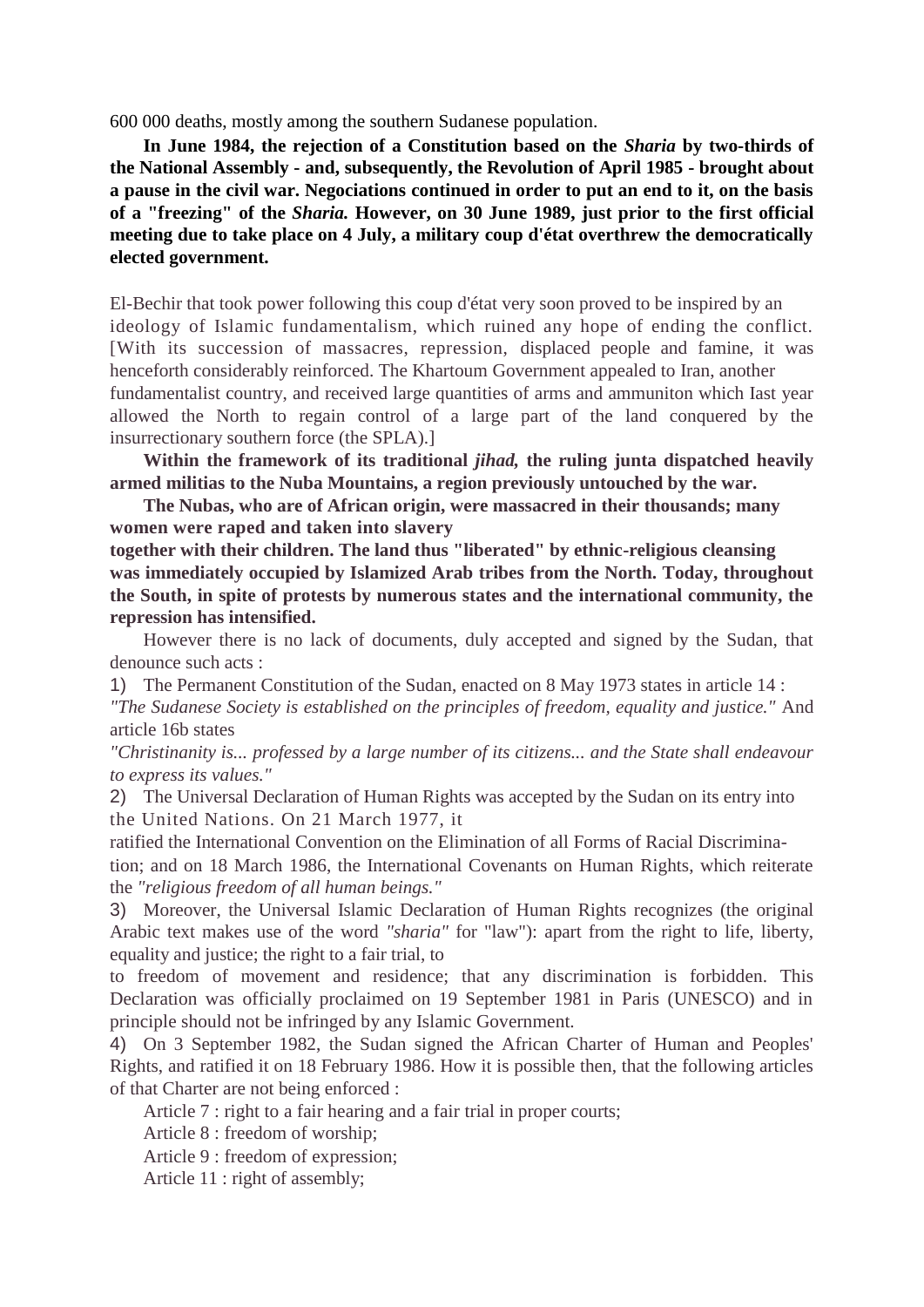Article 17 : equal rights to education ?]

**Countless evidence confirms the total contempt of the Sudanese Government for fundamental human rights as defined by the Universal Declaration and as recognized by the International Covenants, ratified by the Sudan, which I have quoted in my text [above], but which I will not read out forlackof time.**

Resolutions were adopted by the Congress of the United States, by the European Community, by the European Parliament and, last December, by the General Assembly of the United Nations (A/RES/47/142, item 97c, of 18 December 1992 ), condemning the Sudan for its repeated infringements of human rights. However, the Sudanese Government continues to confirm its total adhence to these principles and its absolute respect for these freedoms, as it did in a recent document addressed to the United Nations, dated 16 December 1992, concerning the Convention on the Rights of the Child (CRC/C/3/Add.3).

According to this Sudanese Government Report, examined here [three weeks ago] on 26 and 27 January by the United Nations Committee on the Rights of the Child : freedom of expression, access to information, freedom of thought, of conscience and belief, the protection of women and children, would seem to be exemplary in the Sudan ! One is somewhat taken aback by the position adopted by its representative who stated that the recent resolution adopted by the General Assembly was unjust and that double standards were eing applied in their case. He even went so far as to ask other countries to apply justice and equity.(UN Press Release of 27 January 1993, HR/3297, page 4). What justice! What equity, when we know the facts! : "official" censorship, newspapers closed down, the impossibility for a Muslim to change his religion (under the penalty of death), Koranic punishments, the rape of thousands of women, slave trade affecting thousands of children. It is - we must repeat it - a "veritable ethnic-religious cleansing!"

[The truth is that all the relevant articles of the African Charter, as well as numerous other laws are being flouted with the intention of exterminating the members of the non-Muslim minorities, or bringing them to convert to Islam. Should they become Muslim, then they would find a job, education, food, etc.ls it not tragic to discover that a person belonging to a non-Muslim minority is not able to appeal to anyone for help, or justice and equity.... and that all authority is concentrated in the hands of Muslim fundamentalists who forbid and repress all protests?]

This situation is a direct consequence of the application of Islamic law, the *Sharia,* in a country which is only two-thirds Muslim. [The éminence grise of the regime is Dr Hassan el Tourabi who studied at London University and at the Sorbonne where he obtained a law doctorate. Dr Tourabi plans - so it has been reported recently - to reside in Geneva, where he will be in a better position to carry out his duties worldwide as leader of the Islamic Front.] Pressure exerted by the Sudanese Government on non-Muslims, be they Catholics, Protestants or Animists is intolerable. Barely three weeks ago, only Muslim NGOs had access to the camps around Khartoum where hundreds of thousands of displaced persons have been dumped [On 26 January an agreement was reached between the United Nations and the Sudanese Government which provided for the return of some humanitarian NGOs to the Sudan and defined their official status.]

**Food aid is also subject to one's conversion to Islam. The** *Sharia* **considers the non-Muslim as an inferior being, a tolerated member of society, in Arabic:** *dhimmi \*\** **for whom Islamic law provides a special status. This, in itself, is a direct infringement of the dignity of non-Muslims, in defiance of the preamble to the International Covenant on Civil and Political Rights, which declares that State Parties accept the principle of the**  *"recognition of the inherent dignity and of their equal and inallenable rights of all*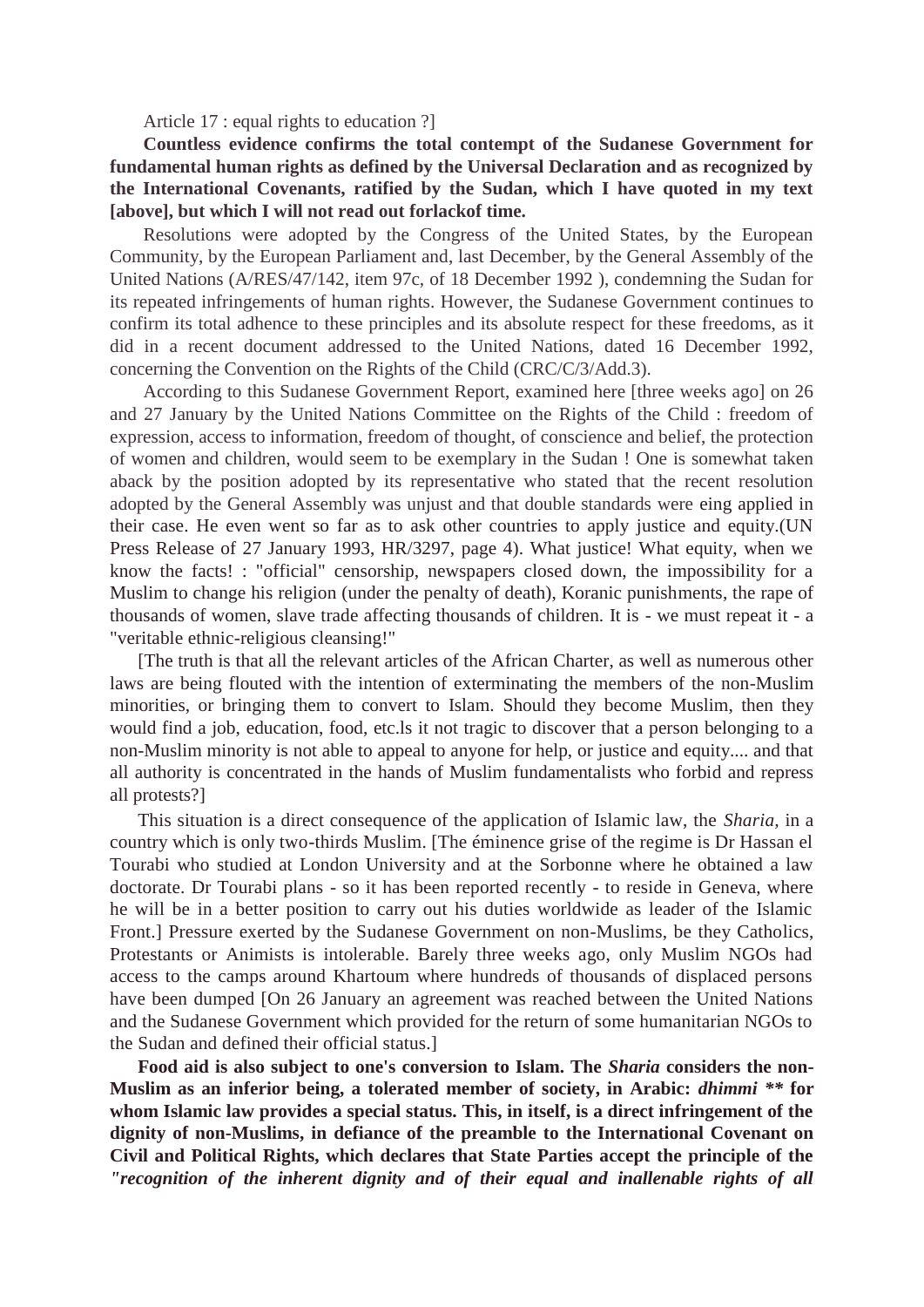#### *members of the human family..."*

Pressures are put on Churches, religious personnel and the faithful. In the education field, the Islamic Council for Higher Studies decided that a candidate must obtain a good average in Islamic instruction in order to be admitted to the University. Examinations regarding Islam, and the presentation of a legalized certificate showing that one belongs to the Muslim religion, are obligatory in order to be nominated for any government post. ln certain prisons, non-Muslim detainees are offered release, and even money, if they convert to Islam.

**[Attached is a copy of a long letter, dated 16 June 1991, from His Grace the Archbishop of Khartoum, Gabriel Zubeir Wako, quoted by the Apostolic Nuncio in Khartoum on 6 October 1991. The conclusion is clear :** *"We Christians can see all this as the beginning of a great persecution. The Government has begun to imprison Priests for no other reason except that they are Priests and doing religious work."* **This conclusion was reiterated by the Bishops of the seven East African countries in their letter of 25 August 1992 to the U. N. Secretary-General.**

Mr Chairman, the whole world is expecting the traditional winter offensive against the insurgent southern positions around the city of Juba. This offensive, carried out thanks to weapons paid for by Iran and supplied mainly by China, is likely to be on an exceptionel scale. Abdel Rahman Sadd, the former Sudanese general, today a member of the opposition, said in Cairo last month that Iran had delivered extra military material to Sudan [between 60 and 90 tanks, plus Irakian military planes kept in Iran - denied later by Iran ]. During a period of famine, the Sudanese Government "offered" oil seeds to Ethiopia in exchange for tanks and lorries.(AFP, *Daily African Bulletin,* n°.13879 of 21 January 1993).

However, this next *jihad* has not yet begun. Probably the announcement of the visit of the Pope had something to do with it. On the other hand, it would seem that the military junta has provisionally toned down its repression because of various international condemnations of which it has recently been the object; and of fear aroused from the military intervention [by the United States] in neighbouring Somalia.

Mr. Chairman, the International Movement for Reconciliation: appeals for an immediate ceasefire and the opening of a Peace Conference under the auspices of the United Nations; followed by free elections, which should be organized under United Nations control in both the North and the South; at the same time, help and food aid should reach its destination, leading to the reconstruction of the South, now completely destroyed. [The Peace Conference should attempt to analyse the political structures of the country. A federal structure for the Sudan has been proposed; alternatively, a decentralised government, taking into consideration the differences between the North and the South - historical, cultural and economical differences - and not forgetting the deep resentments of the past: the North traditionally sheltered the slave traders, while the South was for a long period of time the slave reservoir.]

**Allow me, Mr. Chairman, to quote the words of the Archbishop of Khartoum, Monseigneur Gabriel Zubeir Wako :** *"Christians have no problems with Muslims, provided Muslims recognize that Christians in the Sudan are citizens like themselves, and therefore have the freedom and the right to practise their faith".* [His long letter of 16 June 1991 is available here on request.]

In conclusion, it is clear that NGOs have a role to play in the reconciliation efforts in the Sudan, efforts which have already been undertaken by the former President of the United States, Jimmy Carter, by the Churches and by many humanitarian groups.

The Human Rights Commission should follow the same path as the General Assembly,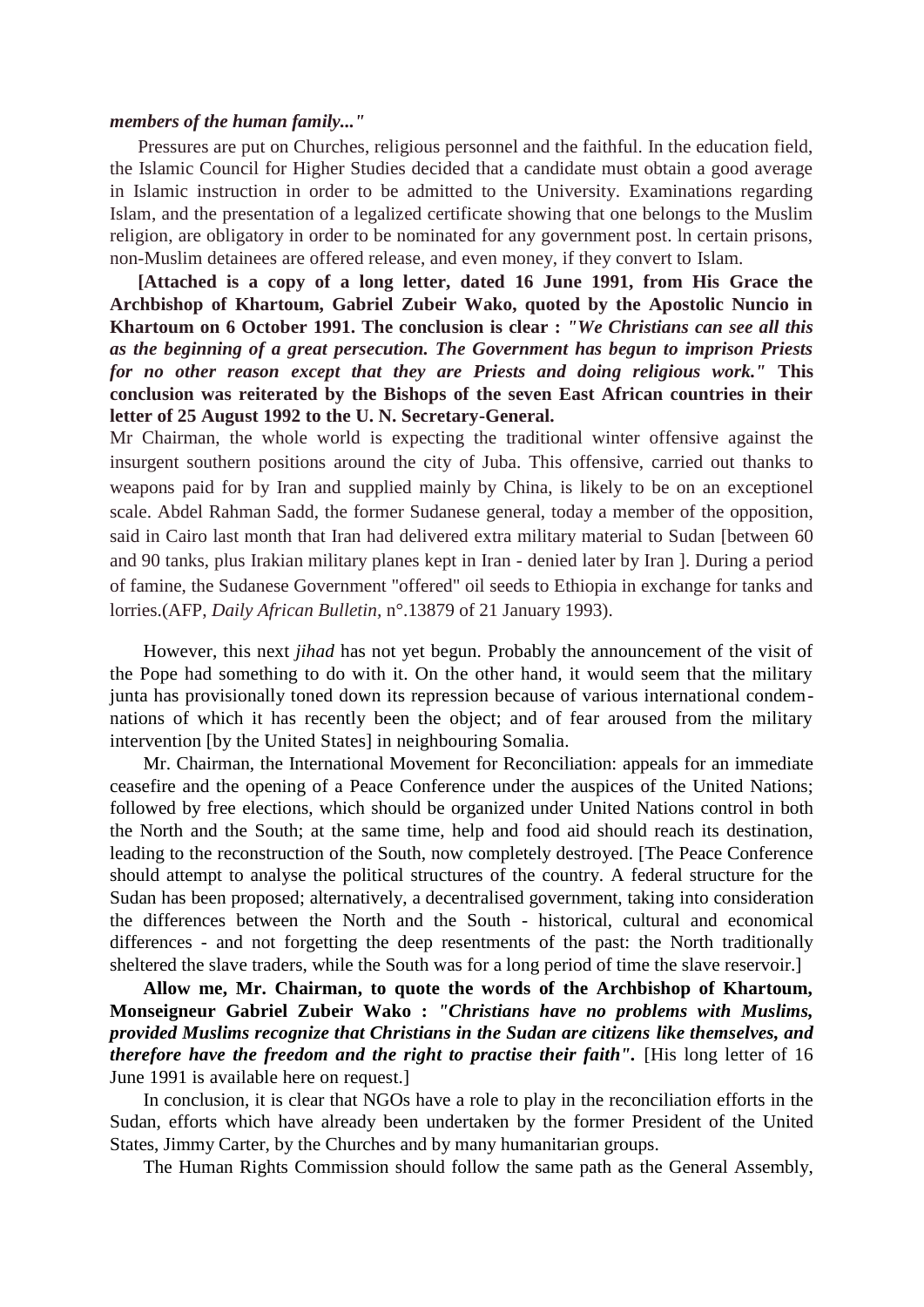by restating the need to establish respect for human rights in the Sudan and the right of all communities to a dignified and free life. The application of double standards in human rights questions can only lead to the negation of the International Covenants.

**We were edified by the recent document distributed here by the Sudanese delegation [one of the 53 Member States of the Commission] entitled,** *Sudan : New Perspectives,* **particularly by the reading of paragraph VII concerning Human Rights, which declares that there are no more political detainees in the Sudan and that any detention is subject to confirmation by the court. Consequently, we think that the Sudanese Government might willingly welcome on its territory a Special Rapporteur, or other emissaries, who could draw the attention of the Sudanese authorities to any serious infringement of human rights, which might be brought to their attention, and thus help the Sudanese Government in its search for greater justice.**

**Let us unite our efforts in order to reestablish peace and order and real justice everywhere in the Sudan, so that soon the words of the psalmist may become reality :**  *"Behold, how good and how pleasant it is for brethren to dwell together in unity* (Psalm **133,1-2)**

xxxxxxxx

10th March 1993: Situation of Human Rights in Sudan

UNITED NATIONS - Economic and Social Council - Human Rights **Commission** Forty ninth session - E/CN.4/1993/L.11/Add. *The Resolution was put forward by: Australia, Austria, Belgium\*, Denmark\*, Finland, France, Germany, Greece\*, Ireland\*, Italy\*, Luxembourg\*, Nederland, Norway\*, Portugal, Spain\*, Sweden\*, United Nations of America and United Kingdom of Great-Britain and Northern Ireland* 

13. Requests the Special Rapporteur to report his findings and recommendations to the General Assembly at its forty-eighth session and to the Commission on Human Rights at its fiftieth session;

14. Decides to consider the situation of human rights in the Sudan at its fiftieth session under the same agenda item.

*Adopted by a roll-call vote of 35 to 9,* 

*with 8 abstentions. and 1 absentee.*

nota: \* State that is not a member of the Human Rights Commission (53 members)

xxxxxxxxx\*